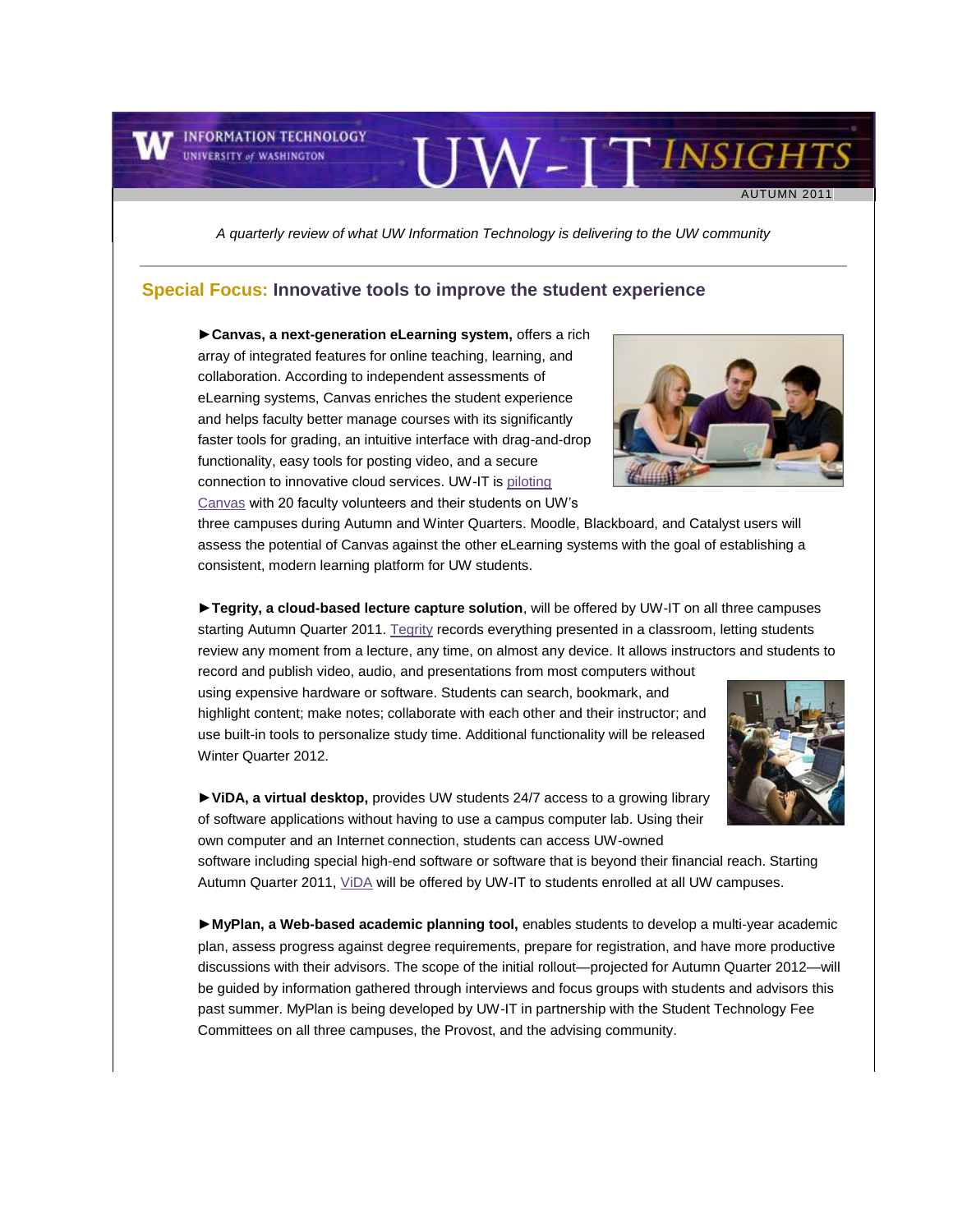**►eText, online text delivery**, has the potential to improve learning and enhance student engagement, all at a lower cost than traditional textbooks. A project is underway to deliver texts online, enabling students and faculty to search, highlight, and annotate text and offering social-networking tools to further involve students. It also could provide an electronic text for approximately 35 percent of the textbook's list price. UW-IT will conduct eText pilot tests throughout 2012.



### **Licensing agreements provide fast access to latest software and save money**



UW-IT and its partners have renewed and expanded UW's licensing agreement with Microsoft and have negotiated a new agreement with Apple.These agreements will provide access to Microsoft and Apple products for use on UW-owned computers in all departments on all campuses, including UW Medical Center and Harborview Medical Center, at no additional cost to users and at significant savings to the UW. They relieve staff from buying

and managing individual software licenses and ensure that the most commonly used software is available to keep UW-owned computers up-to-date and compliant with licensing requirements. This new agreement moves us to a five-year Enrollment for Education Solutions (EES) agreement at a substantial savings compared to last year's agreement. See details on [UWare.](http://engage.washington.edu/site/R?i=d6phI54EYiymL3u5aJF0qA)

►**Apple software:** Faculty and staff now have access to select Apple software for use on UW-owned computers. This includes the Macintosh operating systems OS X 10.7 (Lion) and X 10.6 (Snow Leopard), iWork 09 (for documents, spreadsheets, and presentations), and iLife 11 (for photos, movies, and music). UW Purchasing, the iSchool, and UW-IT negotiated this licensing agreement with Apple Corporation at a significant savings; the cost is covered by the basic services bundle. [Get details.](http://engage.washington.edu/site/R?i=9N--ehyKIxJTfJ4amFzR7g)

►**Microsoft software:** Faculty and staff have access to an expanded set of Microsoft desktop and server products: The renewed Microsoft licensing agreement adds Visual Studio 2010 Professional, Visio 2010 Premium, Project 2010 Professional, Expression Studio 4 Ultimate, and RDS CALs at no additional cost for use on UW-owned computers. Staff and faculty also can download Microsoft Office for home computers for a small fee. [Get details.](http://engage.washington.edu/site/R?i=NswQXvQZrT7xGBde5FGjZQ)



►**Students** will continue to get Microsoft software through their technology fee, including the current versions of Office and Windows 7 Ultimate Upgrade while they are in school, and a permanent license for the version available when they graduate. [Get details.](http://engage.washington.edu/site/R?i=9wptYaknQTEAGcUy_jbpvw)

### **Microsoft IT Academy at the UW: Free training for UW students, faculty, and staff**



Students, faculty, and staff can access extensive, free Microsoft IT Academy online courses and learning resources. Hundreds of video-based courses are available through October 2012. Completion of the training could enhance student employability as well as increase staff efficiency on applications such as Microsoft Office, SharePoint, and Windows 7. [Microsoft IT Academy at the UW](http://engage.washington.edu/site/R?i=4Q6QihwB0A6Sm31g12K_hg) provides courses in digital literacy (for basic computer skills) and e-learning (for advanced